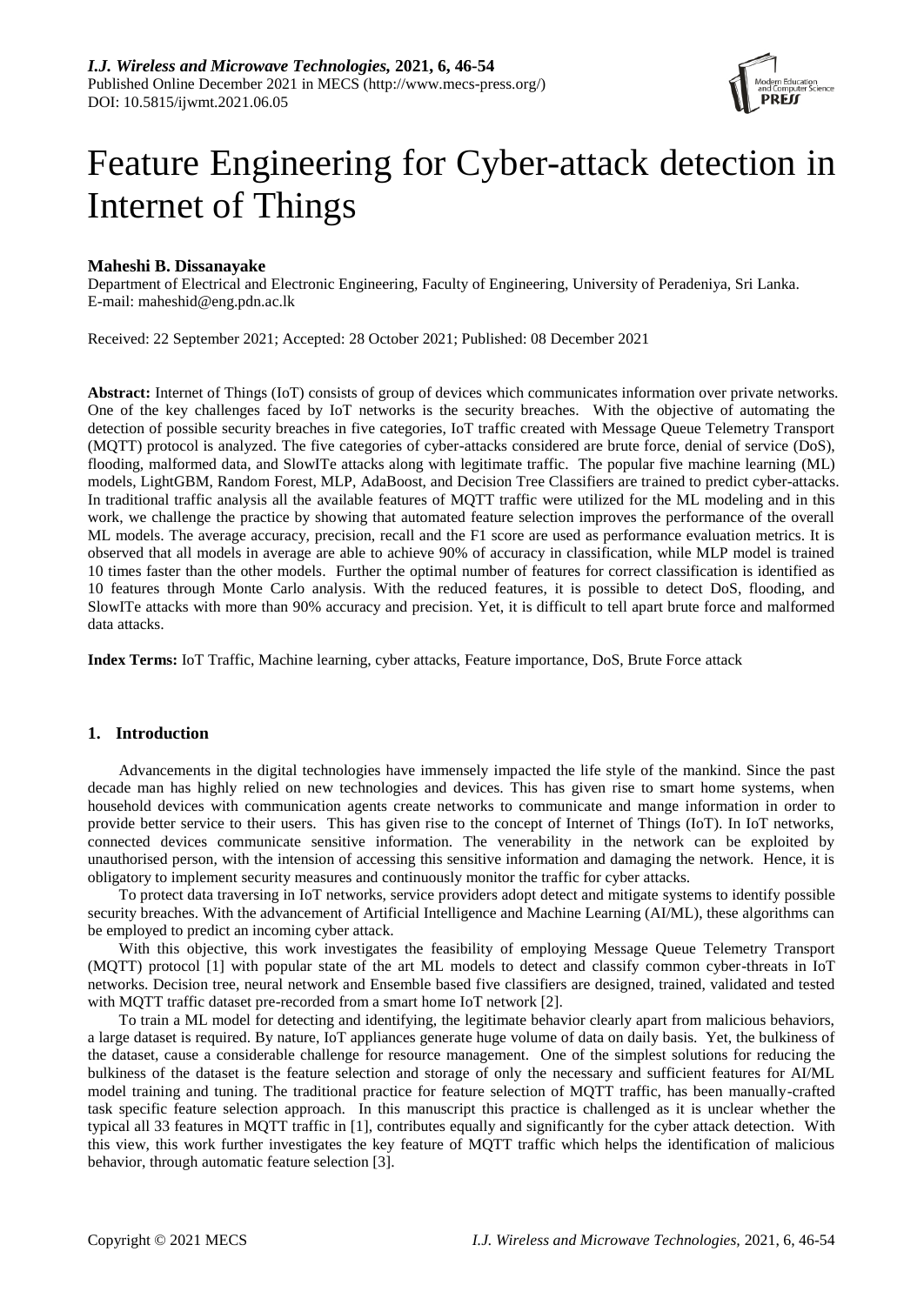The rest of the paper is structured as follows. Section 2 reports a summary of the background work, related to the research presented. Section 3 presents the methodology adopted, while section 4 presents and discusses the results. Finally, section 5 concludes the paper by summarising the findings and future directions.

### **2. Background Work**

Prediction of malicious behaviors in networks is a popular research which dates back to 1990s. With the advancement of ML, many research has immerged which investigates the possibility of using ML models to predict cyber threats [4]. Most research in this domain favors the KDDCUP99 dataset [5], which was developed using Transmission Control Protocol/Internet Protocol (TCP/IP) traffic for IP network. Yet, this dataset fails to provide a realistic scenario for malicious traffic behavior in IoT network.

In general, most IoT networks are private networks, where an agent controls and detects the behavior of devices connected to form the network. IoT networks found in smart home automation systems, favour MQTT protocol which runs over TCP as the communication protocol, due to its simplicity and low resource requirement [1]. The MQTT defines 3 components, namely MQTT Broker, who acts as the server, MQTT Publisher, who communicates with clients and MQTT Subscriber, who act as a client. These three entities create IoT network, where information is exchanged using MQTT protocol.

Although MQTT is popular choice for IoT, there is very little research which analyzes the behavior of MQTT traffic to predict cyber-attacks [6]. Most of the research which uses MQTT traffic analysis does not have a publicly available dataset, nor do they consider a smart home IoT network [7-12]. Hence, it is challenging to reproduce the results in literature for comparative analysis. Furthermore, they focus on detecting the most popular cyber-attacks, denial of service (DoS) and intrusion.

A novel attacks that can be present in IoT network is Slow DoS against Internet of Things Environments (SlowITe) [13]. It is a denial of service type attack which can target MQTT server which is running on TCP environment. Moreover, Brute force attack, Flooding, traditional DoS, and attacks by means of Malformed data are common security breaches in IoT.

In supervised ML based classifiers, a model is trained using labeled data to predict the labeled outcome. Naïve Bayes, Linear Discriminant analysis, Stochastic gradient decent, Support vector machines, Neural network, decision tree and ensemble models are popular state of the art supervised learning classifiers [14,15]. Each of these models has its own weakness and strengths [14], while requiring different levels of processing and computational capacity. Hence, any popular ML model would not suit all application scenarios, and selection must be made with care. Table 1 summaries the strengths and weaknesses of selected models for the research presented in this manuscript.

Modern IoT networks consist of miniature sensing devices with limited computational power, and limited data storage capabilities. Hence, when designing ML models for tracking and detecting cyber-attacks, it is essential to consider the limitation of resources as well as the capability of implementing these models on the IoT network itself. The models presented in Table 1 are selected considering the above limitations of the IoT network.

| techniques<br>MLP Classifier<br>User specific network structure.<br>Artificial<br>Higher flexibility to learn highly complex<br>neural<br>non-linear relationships between features.<br>$[15]$<br>network:<br>Difficult to optimize and interpret the outcome.<br>Decision<br>Decision Tree<br>Good Interpretability and visualization.<br>Sensitive to slight changes in the data and can<br>Tree<br>converge in correctly.<br>Classifier<br>Little Computational time.<br>[15]<br>Overfitting can easily happen.<br>Feature scaling is not required<br>Ensemble Method:<br>Random forest [16]<br>with<br>Exhibits consistent performance<br>faster and robust training.<br>hyperparameters, such as number of branches<br>bagging methods<br>and trees.<br>Capable of identifying most sensitive,<br>independent as well as important feature<br>Overfitting is possible<br>for the task.<br>AdaBoost Classifier<br>High sensitivity to outliers<br>Ensemble Method:<br>Has the ability to decrease bias.<br>boosting methods<br>$[17]$<br>Less susceptible for overfitting.<br>Ensemble Method<br>LightGBM [18]<br>Highest performing boosting method.<br>Significant number of hyperparameter selection<br>boosting methods<br>is present.<br>Faster to train and predict | Machine<br>learning | Specific model used | Strength | Weakness                                     |
|-------------------------------------------------------------------------------------------------------------------------------------------------------------------------------------------------------------------------------------------------------------------------------------------------------------------------------------------------------------------------------------------------------------------------------------------------------------------------------------------------------------------------------------------------------------------------------------------------------------------------------------------------------------------------------------------------------------------------------------------------------------------------------------------------------------------------------------------------------------------------------------------------------------------------------------------------------------------------------------------------------------------------------------------------------------------------------------------------------------------------------------------------------------------------------------------------------------------------------------------------------------------------------|---------------------|---------------------|----------|----------------------------------------------|
|                                                                                                                                                                                                                                                                                                                                                                                                                                                                                                                                                                                                                                                                                                                                                                                                                                                                                                                                                                                                                                                                                                                                                                                                                                                                               |                     |                     |          |                                              |
|                                                                                                                                                                                                                                                                                                                                                                                                                                                                                                                                                                                                                                                                                                                                                                                                                                                                                                                                                                                                                                                                                                                                                                                                                                                                               |                     |                     |          |                                              |
|                                                                                                                                                                                                                                                                                                                                                                                                                                                                                                                                                                                                                                                                                                                                                                                                                                                                                                                                                                                                                                                                                                                                                                                                                                                                               |                     |                     |          |                                              |
|                                                                                                                                                                                                                                                                                                                                                                                                                                                                                                                                                                                                                                                                                                                                                                                                                                                                                                                                                                                                                                                                                                                                                                                                                                                                               |                     |                     |          |                                              |
|                                                                                                                                                                                                                                                                                                                                                                                                                                                                                                                                                                                                                                                                                                                                                                                                                                                                                                                                                                                                                                                                                                                                                                                                                                                                               |                     |                     |          |                                              |
|                                                                                                                                                                                                                                                                                                                                                                                                                                                                                                                                                                                                                                                                                                                                                                                                                                                                                                                                                                                                                                                                                                                                                                                                                                                                               |                     |                     |          |                                              |
|                                                                                                                                                                                                                                                                                                                                                                                                                                                                                                                                                                                                                                                                                                                                                                                                                                                                                                                                                                                                                                                                                                                                                                                                                                                                               |                     |                     |          |                                              |
|                                                                                                                                                                                                                                                                                                                                                                                                                                                                                                                                                                                                                                                                                                                                                                                                                                                                                                                                                                                                                                                                                                                                                                                                                                                                               |                     |                     |          |                                              |
|                                                                                                                                                                                                                                                                                                                                                                                                                                                                                                                                                                                                                                                                                                                                                                                                                                                                                                                                                                                                                                                                                                                                                                                                                                                                               |                     |                     |          |                                              |
|                                                                                                                                                                                                                                                                                                                                                                                                                                                                                                                                                                                                                                                                                                                                                                                                                                                                                                                                                                                                                                                                                                                                                                                                                                                                               |                     |                     |          | Output is sensitive to the user selection of |
|                                                                                                                                                                                                                                                                                                                                                                                                                                                                                                                                                                                                                                                                                                                                                                                                                                                                                                                                                                                                                                                                                                                                                                                                                                                                               |                     |                     |          |                                              |
|                                                                                                                                                                                                                                                                                                                                                                                                                                                                                                                                                                                                                                                                                                                                                                                                                                                                                                                                                                                                                                                                                                                                                                                                                                                                               |                     |                     |          |                                              |
|                                                                                                                                                                                                                                                                                                                                                                                                                                                                                                                                                                                                                                                                                                                                                                                                                                                                                                                                                                                                                                                                                                                                                                                                                                                                               |                     |                     |          |                                              |
|                                                                                                                                                                                                                                                                                                                                                                                                                                                                                                                                                                                                                                                                                                                                                                                                                                                                                                                                                                                                                                                                                                                                                                                                                                                                               |                     |                     |          |                                              |
|                                                                                                                                                                                                                                                                                                                                                                                                                                                                                                                                                                                                                                                                                                                                                                                                                                                                                                                                                                                                                                                                                                                                                                                                                                                                               |                     |                     |          |                                              |
|                                                                                                                                                                                                                                                                                                                                                                                                                                                                                                                                                                                                                                                                                                                                                                                                                                                                                                                                                                                                                                                                                                                                                                                                                                                                               |                     |                     |          |                                              |
|                                                                                                                                                                                                                                                                                                                                                                                                                                                                                                                                                                                                                                                                                                                                                                                                                                                                                                                                                                                                                                                                                                                                                                                                                                                                               |                     |                     |          |                                              |
|                                                                                                                                                                                                                                                                                                                                                                                                                                                                                                                                                                                                                                                                                                                                                                                                                                                                                                                                                                                                                                                                                                                                                                                                                                                                               |                     |                     |          |                                              |
|                                                                                                                                                                                                                                                                                                                                                                                                                                                                                                                                                                                                                                                                                                                                                                                                                                                                                                                                                                                                                                                                                                                                                                                                                                                                               |                     |                     |          |                                              |
|                                                                                                                                                                                                                                                                                                                                                                                                                                                                                                                                                                                                                                                                                                                                                                                                                                                                                                                                                                                                                                                                                                                                                                                                                                                                               |                     |                     |          |                                              |
|                                                                                                                                                                                                                                                                                                                                                                                                                                                                                                                                                                                                                                                                                                                                                                                                                                                                                                                                                                                                                                                                                                                                                                                                                                                                               |                     |                     |          |                                              |
| To avoid overfitting, it is essential to tune these                                                                                                                                                                                                                                                                                                                                                                                                                                                                                                                                                                                                                                                                                                                                                                                                                                                                                                                                                                                                                                                                                                                                                                                                                           |                     |                     |          |                                              |
| parameters with care.                                                                                                                                                                                                                                                                                                                                                                                                                                                                                                                                                                                                                                                                                                                                                                                                                                                                                                                                                                                                                                                                                                                                                                                                                                                         |                     |                     |          |                                              |

Table 1. The strengths and weaknesses of selected ML models.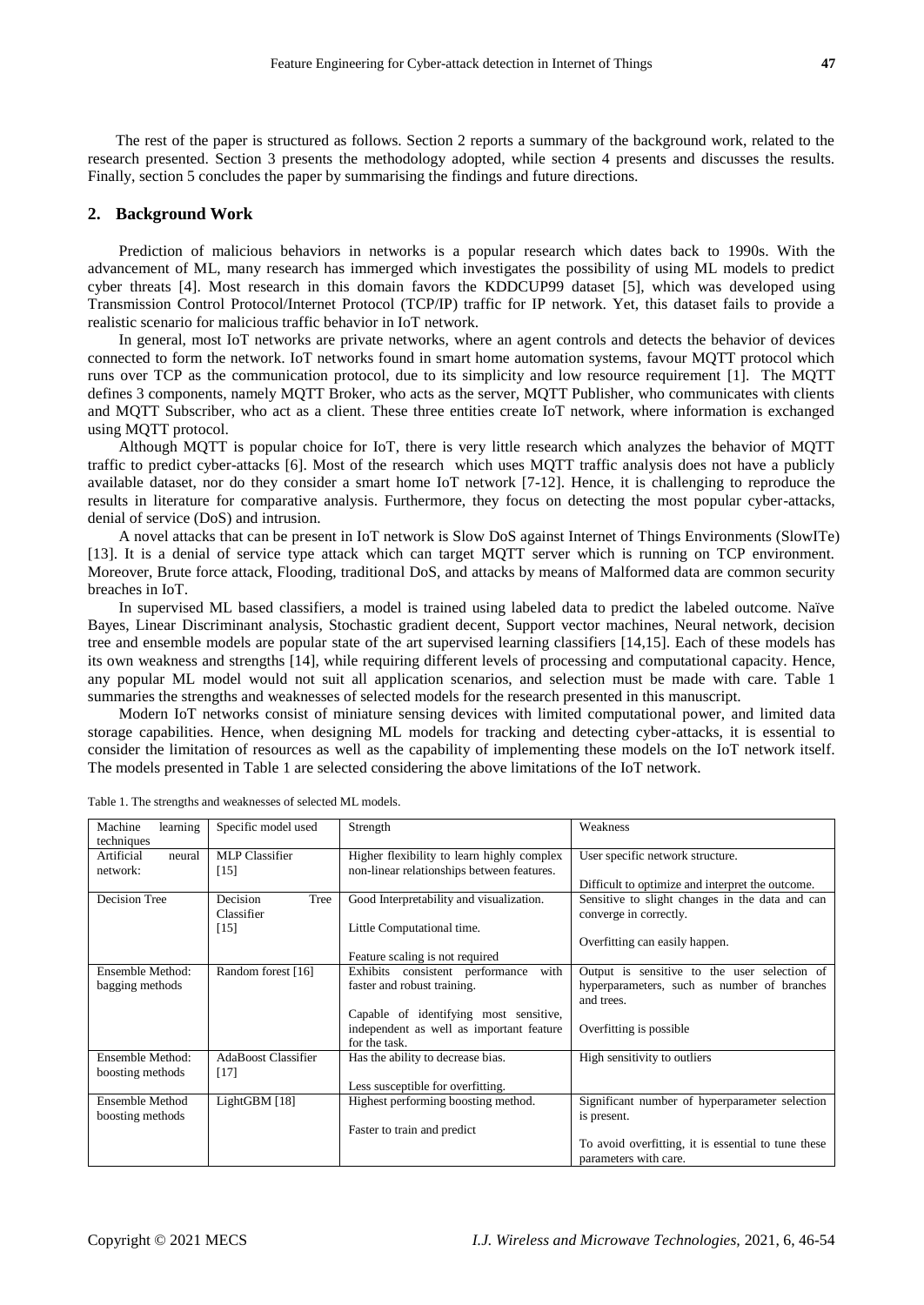Overall, literature shows that with the expansion of IoT networks, security breaches are a major threat for the network [19,20]. The research presented in this paper, predicts the most common five types of cyber-attacks in IoT networks, using MQTT traffic dataset in [1]. Popular machine learning models in literature, such as Random forest, MLPClassifier, AdaBoostClassifier, DecisionTreeClassifier are compared against the newly proposed LightGBM Classifier for the task of classifying cyber-attacks. Furthermore, we analyze the feature importance in detecting an attack. By doing so, we aim to identify key features which could be used in real time data processing in resource limited IoT environments to predict a cyber threat.

## **3. Methodology**

### *3.1. Dataset*

IoT networks, find many applications in modern digital world such as in smart homes [21], health care sector [22] insdustrial application [23], etc. The dataset used in this study is generated using MQTT protocol in a simulated IoT smart home network and the data is freely available in public domain at [1]. The IoT network used for data generation consist of IoT smart home sensors such as temperature sensors, humidity sensors, Gas monitors, motion sensors and light sensors connected to a MQTT broker. When a compromised sensor generates malicious traffic, it is categorised as a security attack. In this study 5 types of attacks are predicted, based on the behaviour of the malicious traffic. Each incoming traffic consists of 33 parameters, i.e features, as shown in Table 2 [1]. Lastly the dataset carries labelling information related to the type of attack or the legitimacy of the traffic generated. Hence, there are 5 types of attack labels and one label as legitimate traffic.

Table 2. The list of TCP and MQTT features recorded.

| <b>Full Description</b>   | Abbreviation               |  |  |  |
|---------------------------|----------------------------|--|--|--|
| <b>TCP</b> flags          | tcp.flags                  |  |  |  |
| Time TCP stream           | tcp.time_delta             |  |  |  |
| <b>TCP</b> Segment Len    | tcp.len                    |  |  |  |
| <b>Acknowledge Flags</b>  | mqtt.conack.flags          |  |  |  |
| Reserved                  | mqtt.conack.flags.reserved |  |  |  |
| <b>Session Present</b>    | mqtt.conack.flags.sp       |  |  |  |
| <b>Return Code</b>        | mqtt.conack.val            |  |  |  |
| <b>Clean Session Flag</b> | mqtt.conflag.cleansess     |  |  |  |
| Password Flag             | mqtt.conflag.passwd        |  |  |  |
| OoS Level                 | mqtt.conflag.qos           |  |  |  |
| (Reserved)                | mqtt.conflag.reserved      |  |  |  |
| Will Retain               | mqtt.conflag.retain        |  |  |  |
| <b>User Name Flag</b>     | mqtt.conflag.uname         |  |  |  |
| Will Flag                 | mqtt.conflag.willflag      |  |  |  |
| <b>Connect Flags</b>      | mqtt.conflags              |  |  |  |
| DUP Flag                  | mqtt.dupflag               |  |  |  |
| <b>Header Flags</b>       | mqtt.hdrflags              |  |  |  |
| Keep Alive                | mqtt.kalive                |  |  |  |
| Msg Len                   | mqtt.len                   |  |  |  |
| Message                   | mqtt.msg                   |  |  |  |
| Message Identifier        | mqtt.msgid                 |  |  |  |
| Message Type              | mqtt.msgtype               |  |  |  |
| Protocol Name Length      | mqtt.proto_len             |  |  |  |
| <b>Protocol Name</b>      | mqtt.protoname             |  |  |  |
| QoS Level                 | mqtt.qos                   |  |  |  |
| Retain                    | mqtt.retain                |  |  |  |
| Requested QoS             | mqtt.sub.qos               |  |  |  |
| Granted QoS               | mqtt.suback.qos            |  |  |  |
| Version                   | mqtt.ver                   |  |  |  |
| Will Message              | mqtt.willmsg               |  |  |  |
| Will Message Length       | mqtt.willmsg_len           |  |  |  |
| Will Topic                | mqtt.willtopic             |  |  |  |
| Will Topic Length         | mqtt.willtopic_len         |  |  |  |

#### *3.2. Data Refining and Model Training*

The complete dataset consists of 99290 entries of traffic ranging from both legitimate to malicious with 33 features for each entry. Each entry belongs to one specific class out of the six listed above depending on the behaviour of the traffic. Hence, the classification models are trained for multi-class prediction problem.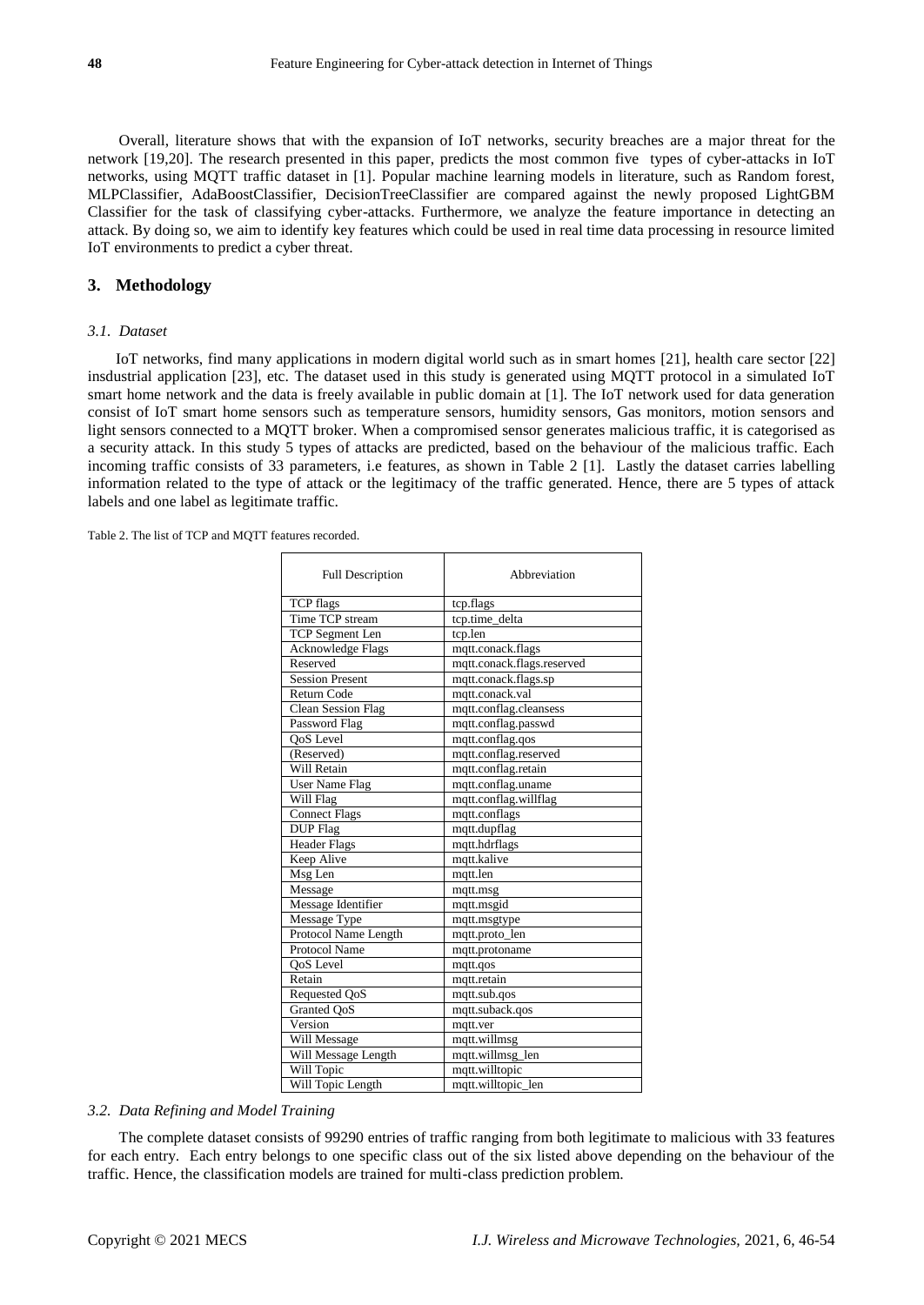The main task of the problem presented in this study is the identification of legitimate and malicious traffic in IoT network. With this objective the study presented has tested the performance of popular machine learning models, namely Random forest, MLPClassifier, AdaBoostClassifier, DecisionTreeClassifier and LightGBM Classifier for the task of cyber-attack detection in IoT network. For a fair comparison between models, hyper parameter optimization was carried out for each model using Grid-Search algorithm [24].

One of the key hypotheses tested in this work is whether all 33 features of MQTT traffic recorded, contribute equally or at all, to the task of cyber-attack detection and whether an automated feature selection process can further enhance the performance of the detection process. With this objective, we have performed feature analysis using RF Classifier to detect the most prominent feature in MQTT traffic which contributes to the correct classification outcome.

During the experiment we first derived the feature importance value for each of the 33 features of the input data using fine tuned RF classifier. Next random numbers of sub-sampled datasets are created using only the features with highest feature importance values. Thereafter, these new sub-sampled datasets are used to train the selected five state of the art ML models tabulted in Table 1. Each ML model is hyper parameter optimised for each sub-sampled dataset tested. The performance evaluation metrics; average accuracy, precision, recall and the F1 score are calculated for each ML model instance. Later this model performance was compared to evaluate cyber-attack detection performance as well as the minimum number of feature needed to make an accurate prediction.

#### **4. Results**

This section presents the results of applying machine learning models, Random forest, MLPClassifier, AdaBoostClassifier, DecisionTreeClassifier and LightGBM Classifier. All the experiments are repeated at least 3 times, and 3 fold cross-validated where applicable. The dataset considered is split 70:30 ratio for the training and testing sets at the data pre-processing stage of the experiment. The experiments are carried out in python environment and ML models were implemented using Sklearn, and lightgbm libraries.

#### *4.1. Hyperparameter Tuning.*

Each machine learning model carries different hyper-parameters. Yet, it is essential to fine tune the hyperparameters for performance and cost optimization as well as to obtain a common platform before the comparison of the classification process of all models. The optimized hyperparameters utilized for each model presented in this study are summarized in Table 3 and it will facilitate comparative verification of the implementation in future use.

| Model name                    | Values of optimized hyperparameter    |  |  |
|-------------------------------|---------------------------------------|--|--|
| <b>LGBMClassifier</b>         | learning rate = $0.05$ ,              |  |  |
|                               | $max$ depth= 10,                      |  |  |
|                               | n estimators=100,                     |  |  |
|                               | num leaves $= 20$ ,                   |  |  |
|                               | boosting_type= 'gbdt',                |  |  |
|                               | colsample_bytree= 1.0,                |  |  |
|                               | $reg$ _lambda= $0.5$ ,                |  |  |
| <b>DecisionTreeClassifier</b> | criterion='gini',                     |  |  |
|                               | $max$ depth= 30,                      |  |  |
|                               | splitter='best',                      |  |  |
|                               | random_state=3, min_samples_leaf=4    |  |  |
| MLPClassifier                 | $max$ <sub>_iter=100</sub> ,          |  |  |
|                               | activation='relu',                    |  |  |
|                               | alpha $= 0.0001$ ,                    |  |  |
|                               | hidden_layer_sizes                    |  |  |
|                               | $=(10, 30, 10)$ ,                     |  |  |
|                               | learning_rate='constant',             |  |  |
|                               | solver='adam'                         |  |  |
| <b>AdaBoostClassifier</b>     | DecisionTreeClassifier(max_depth=10), |  |  |
|                               | algorithm="SAMME",                    |  |  |
|                               | n estimators=200                      |  |  |

Table 3. Optimized hyper parameters for each ML model

#### *4.2 Performance Analysis of Classification Using All Features*

Fig. 1, illustrates the accuracy of classification of each tuned model for the 6 classes, namely 0-'bruteforce', 1-'DoS', 2-'flooding', 3-'legitimate', 4-'malformed data', and 5- "SlowITe". According to the results, almost all the models are successful in predicting, DoS, and legitimate cyber-attacks with more than 90% of accuracy, while all models detected SlowITe with more than 99% of accuracy although the sample set is relatively smaller than DoS, and legitimate classes. The flooding class carries the smallest amount of sample data, hence all the models significantly failed to identify flood type attacks. Moreover, it can be observed that most erroneous predictions are incorrectly predicted as legitimate traffic.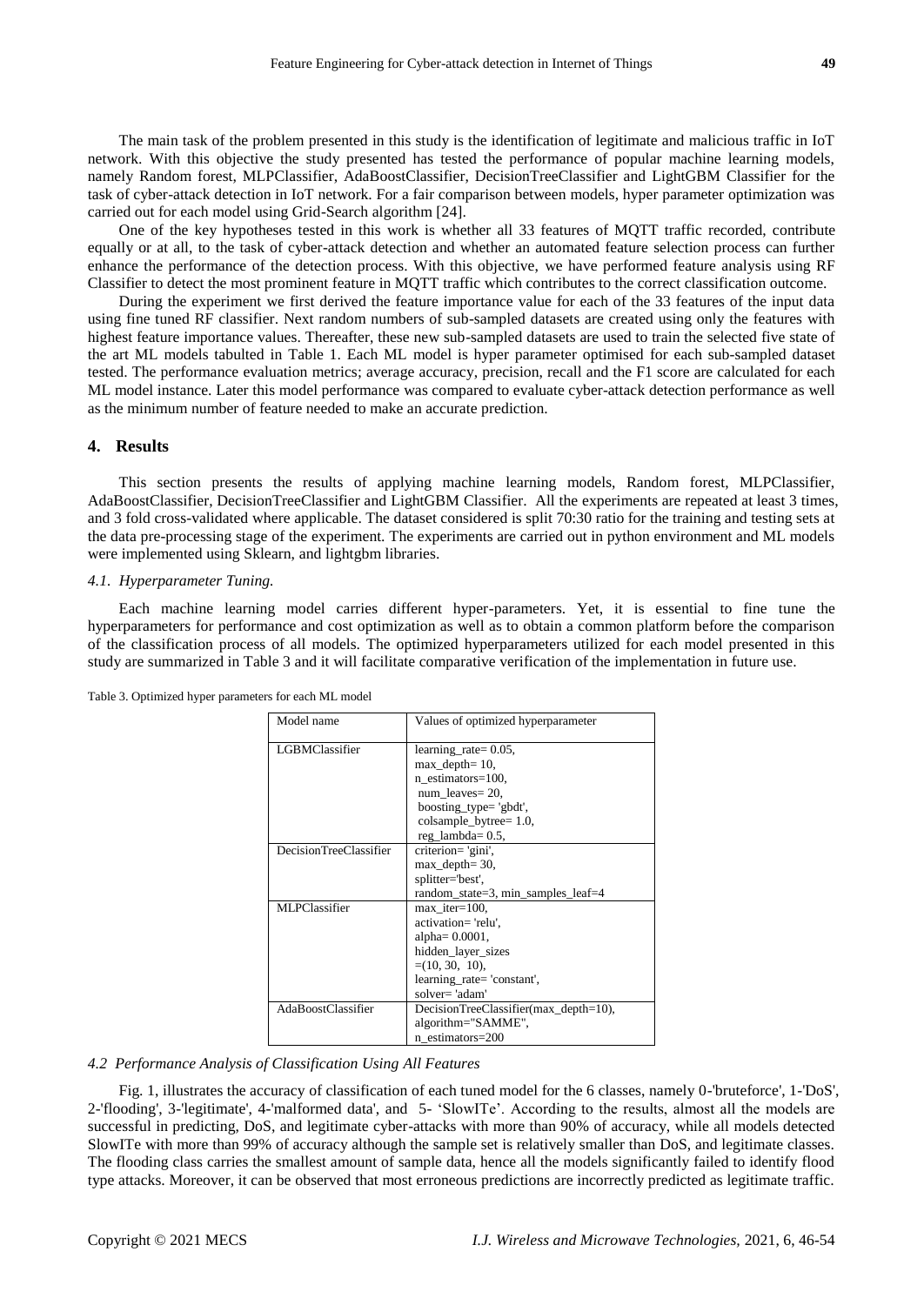It is observed that the selection of the classification model does not impact the outcome foremost; nevertheless, the model training and testing time vary significantly between MLP classifier and other tested model as shown in Table 4. In fact, significant differences in the model performances could arise depending on the hyperparameter values selected.

Table 4. Comparison of training and testing time for each model

| Model                      | Training time/s | Testing time/s |
|----------------------------|-----------------|----------------|
| <b>LGBM</b> Classifier     | 6205            | 1.026          |
| <b>AdaBoost Classifier</b> | 1110.2          | 2.743          |
| DecisionTree Classifier    | 1639.79         | 0.014          |
| MLP Classifier             | 146.11          | 0.223          |



Fig. 1. Classification accuracy for LGBM Classifier AdaBoost Classifier , Decision Tree Classifier and MLP Classifier,

#### *4.3 Feature Importance Analysis*

IoT networks have the potential to generate significant amount of traffic at short intervals by default. It causes a bottleneck at the computational efficiency in real time implementation. The feature selection method, determines the relevant features within the input data for efficient classification. In turn feature selection assists the researchers to significantly reduce the size of larger datasets for analysis. Moreover, feature selection itself can function as a filtering process and would assist the model to focus on important features at training phase.

In this research the feature importance analysis for the MQTT traffic is carried out using random forest model. According to the feature importance plot obtained using random forest model (Fig. 2.), the fifteen (15) key features that determine the type of cyber-attack in descending order of importance are 'tcp.time\_delta', 'mqtt.msgid', 'mqtt.hdrflags', 'mqtt.msg', 'tcp.len', 'mqtt.len', 'tcp.flags', 'mqtt.msgtype', 'mqtt.qos', 'mqtt.conack.val', 'mqtt.dupflag', 'mqtt.conflags', 'mqtt.conack.flags', 'mqtt.kalive', and 'mqtt.ver'. Out of all the 33 features present in the dataset only 19 features contributed to the decision, the rest of the features have a feature importance score of zero can be seen in Fig. 2.

To test the accuracy of this observation, we have repeated, model training and prediction using only the top 5, 7, 10 and 15 features. As of Fig. 3, the reduction of features does not significantly affect the outcome of the overall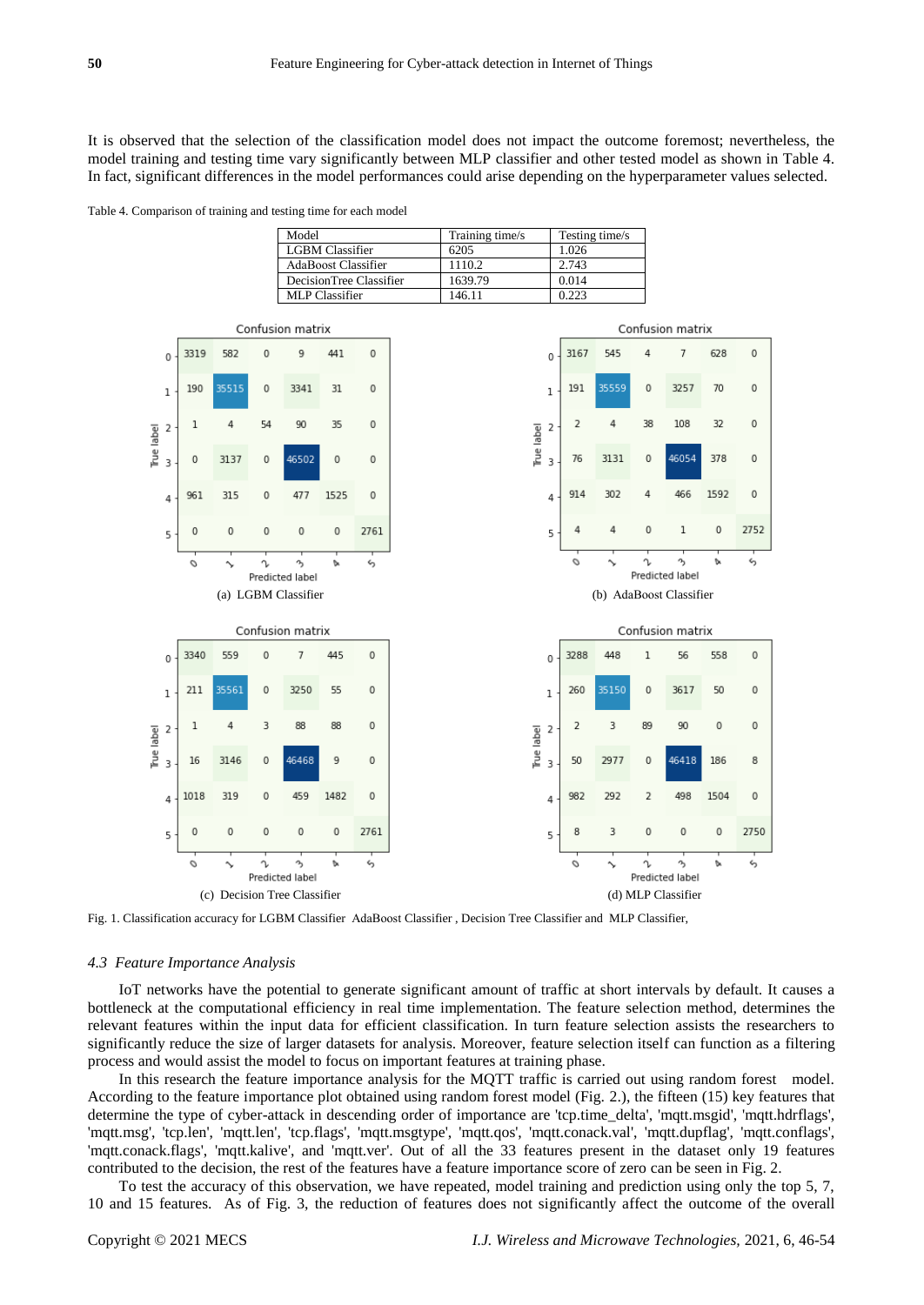performance of the model. In depth analysis shows that the reduction of features, affect the classification of the malformed data and brute force attacks significantly. This observation is statistically presented in Table 5.

A thorough analysis of results shows that using only the 10 features with the top feature importance values, it is possible to achieve a same level of performance as of the full feature set. Thus, it can be concluded that in resource limited scenarios, it is sufficient to concentrate only on 10 features; namely 'tcp.time\_delta', 'mqtt.msgid', 'mqtt.hdrflags', 'mqtt.msg', 'tcp.len', 'mqtt.len', 'tcp.flags', 'mqtt.msgtype', 'mqtt.qos', and 'mqtt.conack.val' of MQTT traffic. Hence, when analyzing cyber-attacks on IoT network using MQTT traffic, it is sufficient to store and even process the top 10 features identified in Fig. 2. In general, this reduced feature set, detects all types of malicious traffics with sufficient average accuracy.



Fig. 2. Feature importance map for Random forest classifier



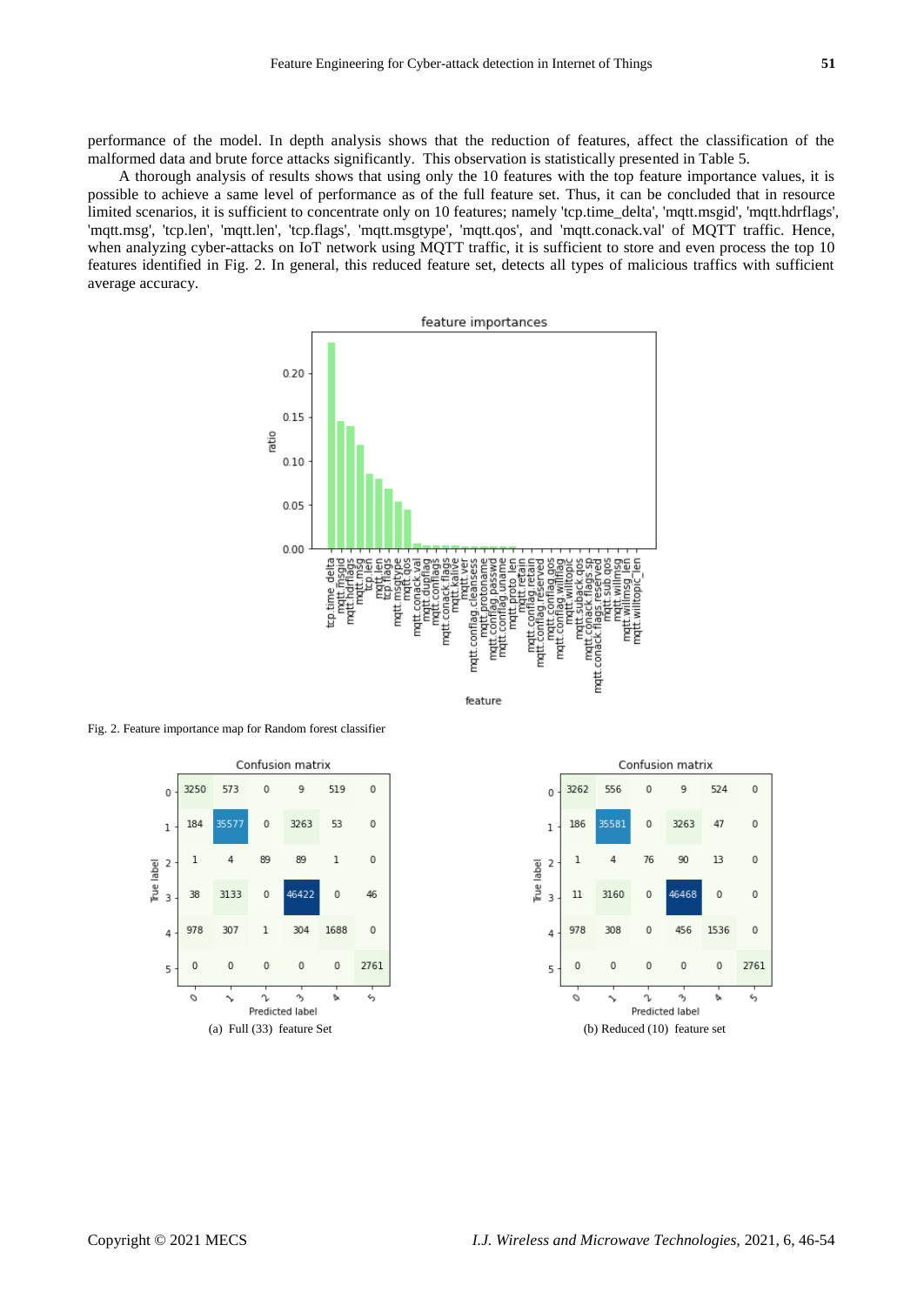

Fig. 3. Classification accuracy for Random forest with full (33) and reduce feature sets

| Performance measure                           | Number of features in an entry |           |           |               |           |  |  |
|-----------------------------------------------|--------------------------------|-----------|-----------|---------------|-----------|--|--|
|                                               | 33                             | 15        | 10        |               | 5         |  |  |
| Avg. Accuracy                                 | 0.90                           | 0.90      | 0.90      | 0.90          | 0.90      |  |  |
| Confidence interval                           | 0.86-0.92                      | 0.88-0.92 | 0.89-0.90 | $0.88 - 0.93$ | 0.85-0.94 |  |  |
| for accuracy                                  |                                |           |           |               |           |  |  |
| Precision                                     | 0.88                           | 0.88      | 0.88      | 0.88          | 0.84      |  |  |
| recall                                        | 0.77                           | 0.75      | 0.75      | 0.75          | 0.62      |  |  |
| F <sub>1</sub> -score                         | 0.80                           | 0.79      | 0.79      | 0.79          | 0.65      |  |  |
| Class specific observation of precision score |                                |           |           |               |           |  |  |
| Malformed                                     | 0.75                           | 0.72      | 0.72      | 0.70          | 0.57      |  |  |
| <b>Brute</b> force                            | 0.73                           | 0.73      | 0.74      | 0.70          | 0.66      |  |  |
| DoS                                           | 0.9                            | 0.90      | 0.90      | 0.90          | 0.87      |  |  |
| Legitimate                                    | 0.92                           | 0.92      | 0.93      | 0.92          | 0.92      |  |  |

Table 5. Performance variation with feature set size

#### **5. Conclusion**

IoT devices in smart home networks are growing in numbers in the resent years. Since these devices communicates sensitive information, the potential of cyber-attack remains highly viable. Hence, it is important to study the aspect of cyber-security for IoT networks. The analysis presented in this work is two folds. As the first step traditional ML models, namely MLP Classifier, AdaBoost Classifier, DecisionTree Classifier and LightGBM Classifier, are trained to predict the type of cyber-attack based on incoming MQTT traffic data. The findings show that it is possible to detect cyber-attacks with high accuracy using these models whereas the MLP classifier exhibits the lowest computational time with 90% of average accuracy. Hence, for a real time traffic analysis MLP classifier is highly suitable.

Furthermore, we explore the effect of automated feature engineering, i.e task dependent automated feature selection, on the cyber-attack classification. It is a known fact that although a larger dataset is desirable for training a ML model, it is challenging in terms of data storing and processing. Since, IoT networks are light weighted networks with low processing and storage capacity, we explore the possibility of reducing the number of features used for the model training, as high number of features in a larger dataset challenges the processing and training of these models.

The random forest algorithm is utilized to evaluate the feature importance score for the each 33 features of the original dataset. Monte Carlo approach was utlised to train different instances of ML models using random samples of feature sets, according to its feature importance values. After thorough analyzis of the results, we conclude that in resource limited scenarios, it is sufficient to concentrate only on 10 features, namely 'tcp.time\_delta', 'mqtt.msgid', 'mqtt.hdrflags', 'mqtt.msg', 'tcp.len', 'mqtt.len', 'tcp.flags', 'mqtt.msgtype', 'mqtt.qos', and 'mqtt.conack.val'.

Although the dataset consists of staggering 99290 entries of traffic, it shows a significant class imbalance. Further, the study relies on a dataset collected at one specific environment. Hence as future directions, the analysis can be expanded using combined datasets from different environments with improved entries in low represented classes. This would indeed help to converge at a better outcome in malicious traffic detection, which is favorable to implement in practical settings.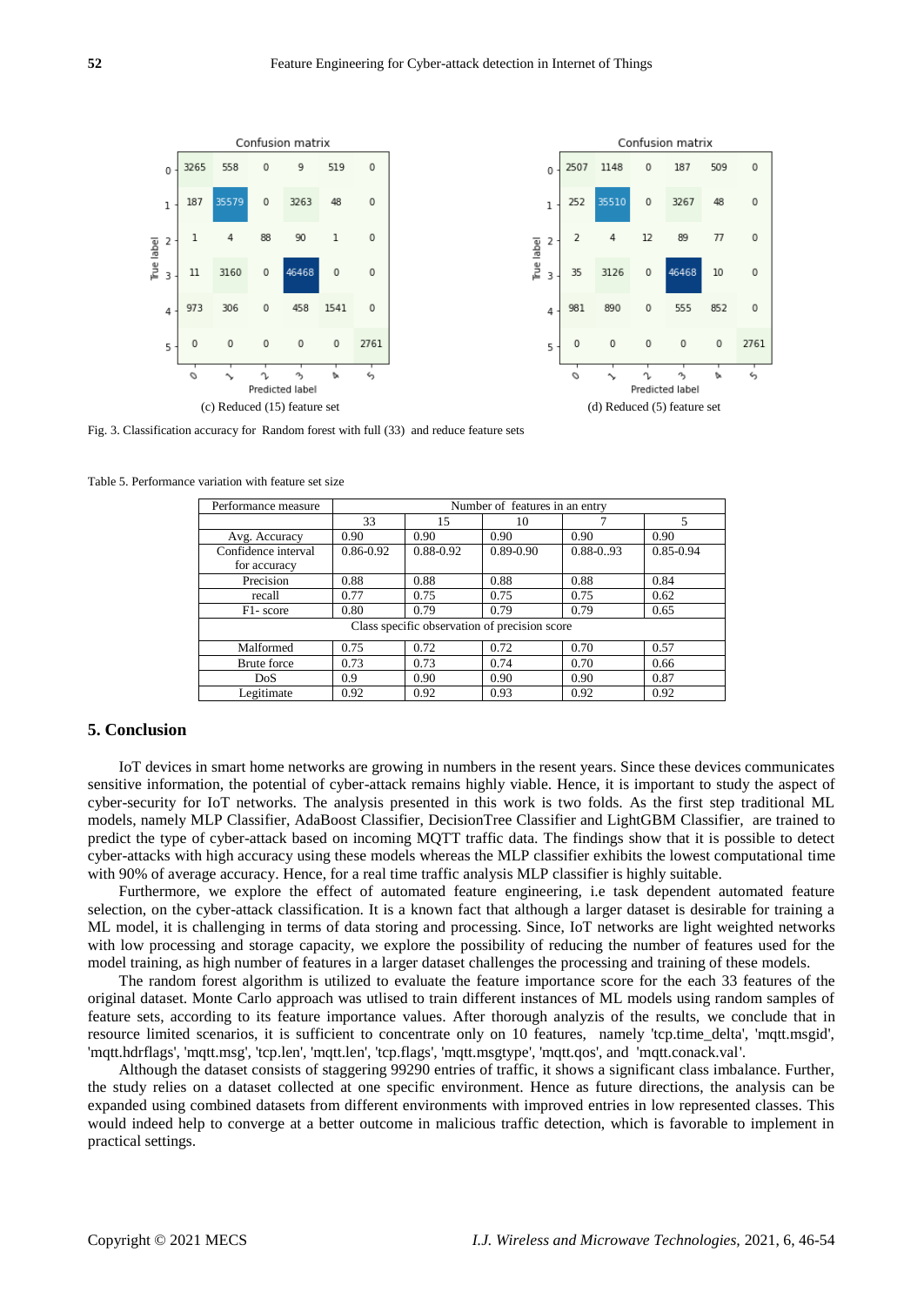## **References**

- [1] M. O. Al Enany, H. M. Harb, and G. Attiya, "A Comparative analysis of MQTT and IoT application protocols," in Proceedings of the 2019 International Conference on Virtual Reality and Intelligent Systems (ICVRISs2021 International Conference on Electronic Engineering (ICEEM), pp. 1–6, Menouf, Egypt, July 2021
- [2] Vaccari, I.; Chiola, G.; Aiello, M.; Mongelli, M.; Cambiaso, E. MQTTset, a New Dataset for Machine Learning Techniques on MQTT. Sensors 2020, 20, 6578.
- [3] Khurana, U., Samulowitz, H., and Turaga, D. Feature engineering for predictive modeling using reinforcement learning. In Thirty-Second AAAI Conference on Artificial Intelligence, April. 2018.
- [4] I. Vaccari, S. Narteni, M. Aiello, M. Mongelli and E. Cambiaso, "Exploiting Internet of Things Protocols for Malicious Data Exfiltration Activities," in IEEE Access, vol. 9, pp. 104261-104280, 2021
- [5] Komar, M.; Dorosh, V.; Hladiy, G.; Sachenko, A. Deep neural network for detection of cyber attacks. In Proceedings of the 2018 IEEE First International Conference on System Analysis & Intelligent Computing (SAIC), Kiev, Ukraine, 8–12 October 2018; pp. 1–4.
- [6] Ferrag, M.A.; Maglaras, L.; Moschoyiannis, S.; Janicke, H. Deep learning for cyber security intrusion detection: Approaches, datasets, and comparative study. J. Inf. Secur. Appl. 2020, 50, 102419.
- [7] M.; Fu, X.; Syed, N.; Baig, Z.; Teo, G.; Robles-Kelly, A. Deep Learning-Based Intrusion Detection for IoT Networks. In Proceedings of the 2019 IEEE 24th Pacific Rim International Symposium on Dependable Computing (PRDC), Kyoto, Japan, 1– 3 December 2019; pp. 256–25609.
- [8] Khraisat, A.; Gondal, I.; Vamplew, P.; Kamruzzaman, J.; Alazab, A. A novel ensemble of hybrid intrusion detection system for detecting internet of things attacks. Electronics 2019, 8, 1210.
- [9] Ciklabakkal, E. et al. ARTEMIS: An Intrusion Detection System for MQTT Attacks in Internet of Things. In Proceedings of the 2019 38th Symposium on Reliable Distributed Systems (SRDS), Lyon, France, 1–4 October 2019; pp. 369–3692.
- [10] Morales, L.V.V.; López-Vizcaíno, M.; Iglesias, D.F.; Díaz, V.M.C. Anomaly Detection in IoT: Methods, Techniques and Tools. Proceedings 2019, 21, 4.
- [11] Alaiz-Moreton, H. et al. Multiclass classification procedure for detecting attacks on MQTT-IoT protocol. Complexity 2019, 2019, 6516253
- [12] Saritas, M.M.; Yasar, A. Performance analysis of ANN and Naive Bayes classification algorithm for data classification. Int. J. Intell. Syst. Appl. Eng. 2019, 7, 88–91
- [13] Vaccari, I., Aiello, M., & Cambiaso, E. SlowITe, a Novel Denial of Service Attack Affecting MQTT. Sensors 2020 (Basel, Switzerland), 20(10), 2932.
- [14] Bonaccorso, Giuseppe. Machine learning algorithms. Packt Publishing Ltd, 2017.
- [15] Ghori, K. M. et al., "Performance Analysis of Different Types of Machine Learning Classifiers for Non-Technical Loss Detection," in IEEE Access, vol. 8, pp. 16033-16048, 2020
- [16] Ho, T.K., Random Decision Forest. Proceedings of the 3rd International Conference on Document Analysis and Recognition, Montreal, 14-16 August 1995, 278-282.
- [17] Yoav Freund, Robert Schapire, and Naoki Abe. A short introduction to boosting. JournalJapanese Society For Artificial Intelligence, 14(771-780):1612, 1999.
- [18] Guolin Ke, et al. LightGBM: a highly efficient gradient boosting decision tree. In Proceedings of the 31st International Conference on Neural Information Processing Systems (NIPS'17). Curran Associates Inc., Red Hook, NY, USA, 3149–3157, 2017
- [19] Derek Johnson, Mohammed Ketel,"IoT: Application Protocols and Security", International Journal of Computer Network and Information Security(IJCNIS), Vol.11, No.4, pp.1-8, 2019
- [20] Asifa Nazir, Sahil Sholla, Adil Bashir, " An Ontology based Approach for Context-Aware Security in the Internet of Things (IoT)", International Journal of Wireless and Microwave Technologies(IJWMT), Vol.11, No.1, pp. 28-46, 2021
- [21] Syed Kashan Ali Shah, Waqas Mahmood, " Smart Home Automation Using IOT and its Low Cost Implementation ", International Journal of Engineering and Manufacturing (IJEM), Vol.10, No.5, pp.28-36, 2020.
- [22] Samah Osama M. Kamel, Sanaa Abou Elhamayed, "Mitigating the Impact of IoT Routing Attacks on Power Consumption in IoT Healthcare Environment using Convolutional Neural Network", International Journal of Computer Network and Information Security(IJCNIS), Vol.12, No.4, pp.11-29, 2020
- [23] Ahmet Ali Süzen, "A Risk-Assessment of Cyber Attacks and Defense Strategies in Industry 4.0 Ecosystem", International Journal of Computer Network and Information Security(IJCNIS), Vol.12, No.1, pp.1-12, 2020
- [24] Seunghyun Park, Jin-Young Choi, "Malware Detection in Self-Driving Vehicles Using Machine Learning Algorithms", Journal of Advanced Transportation, vol. 2020, Article ID 3035741, 9 pages, 2020.